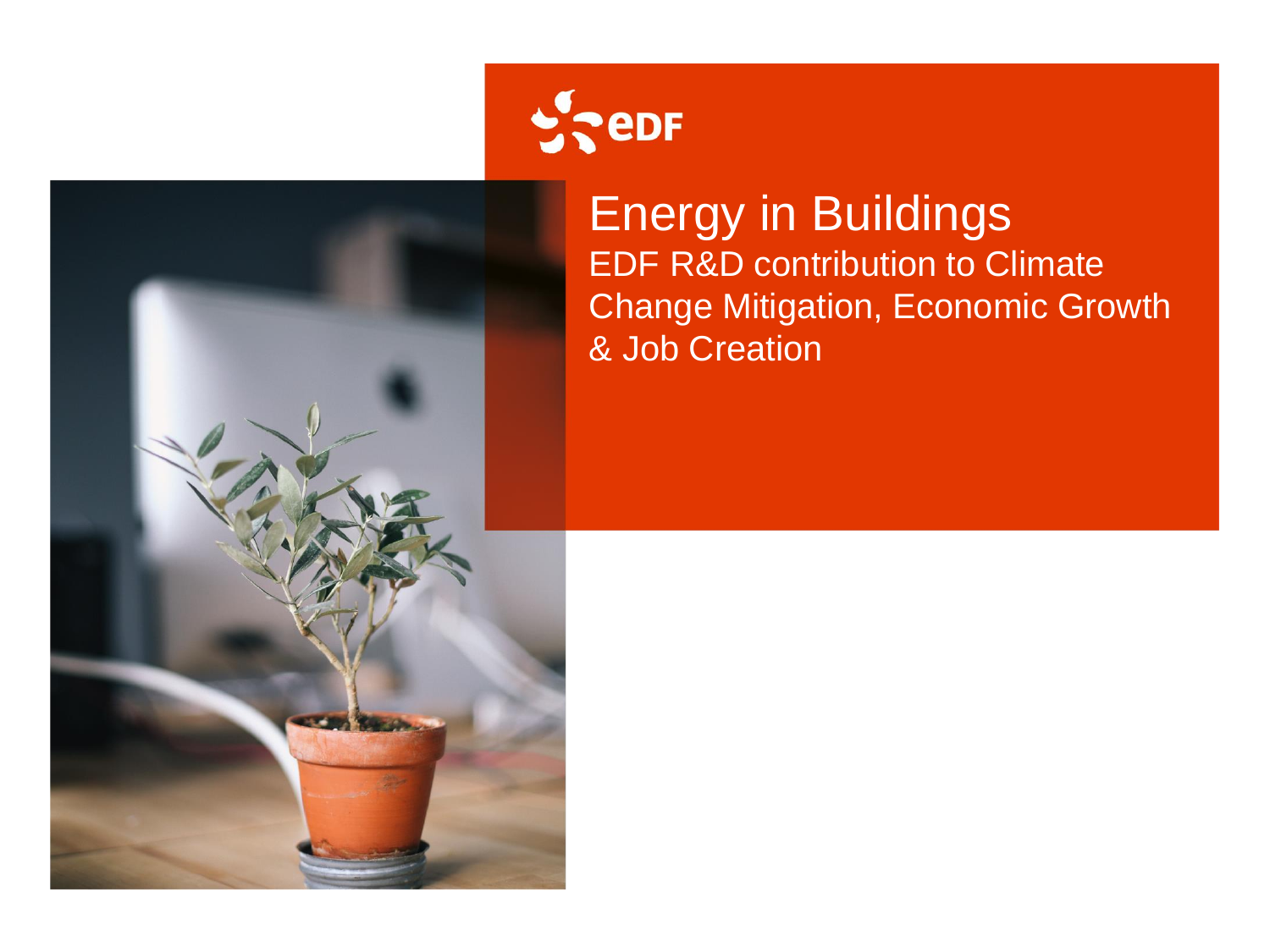## EDF Group's Commitments

EDF Group is committed to accompany Energy Transitions and prevent Climate Change in order to meet European targets of a reduction in  $CO<sub>2</sub>$  emissions by a factor of 4 in 2050.

 $\rightarrow$  leading in low-carbon electricity generation with a carbon content in France of **15 g/kWh in 2015**, among the lowest in Europe.

 $\rightarrow$  promoting the efficient use of energy in buildings.



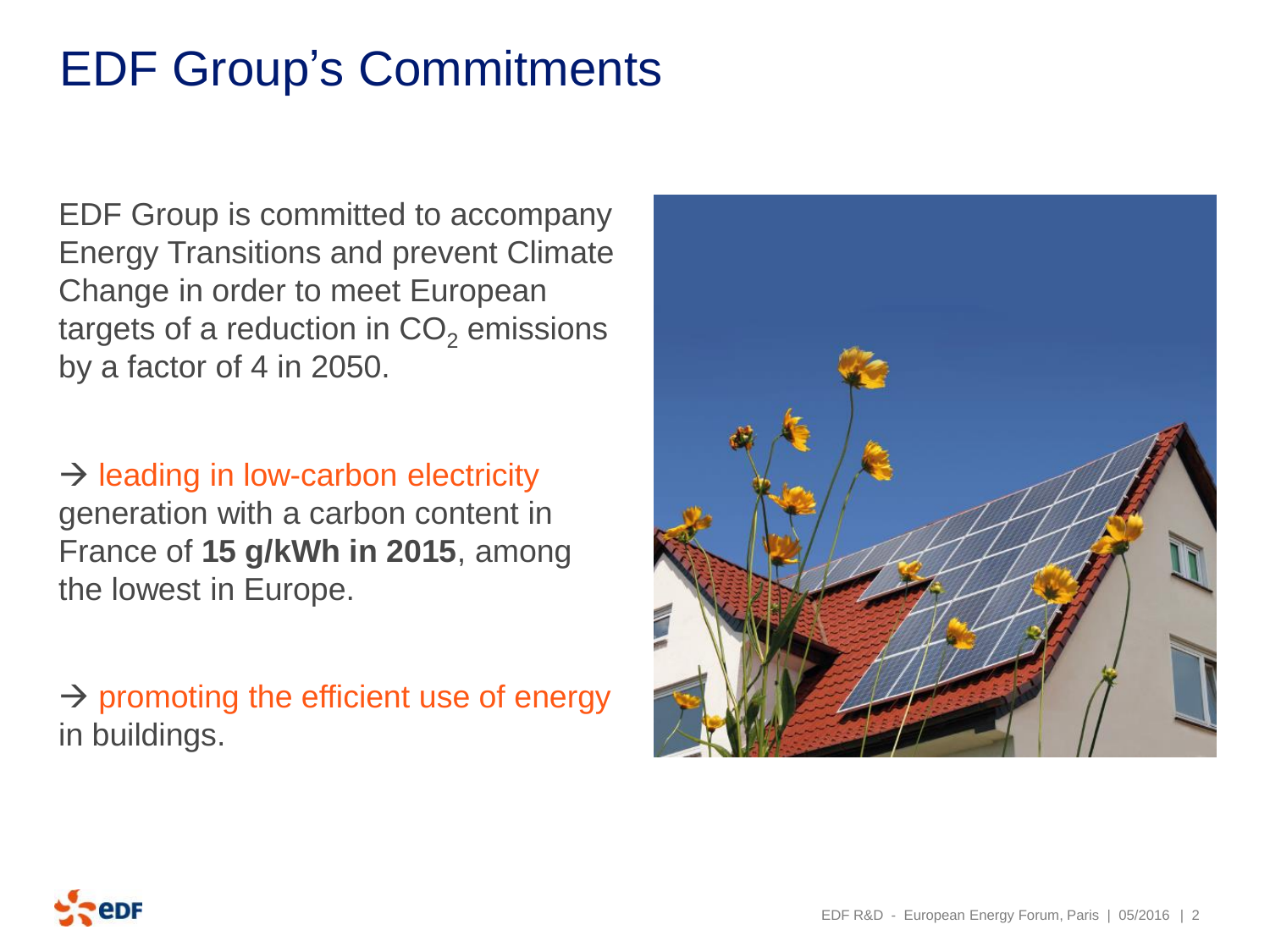### The House of Tomorrow will be



Energy-efficient Environmentally friendly Affordable Comfortable and desirable

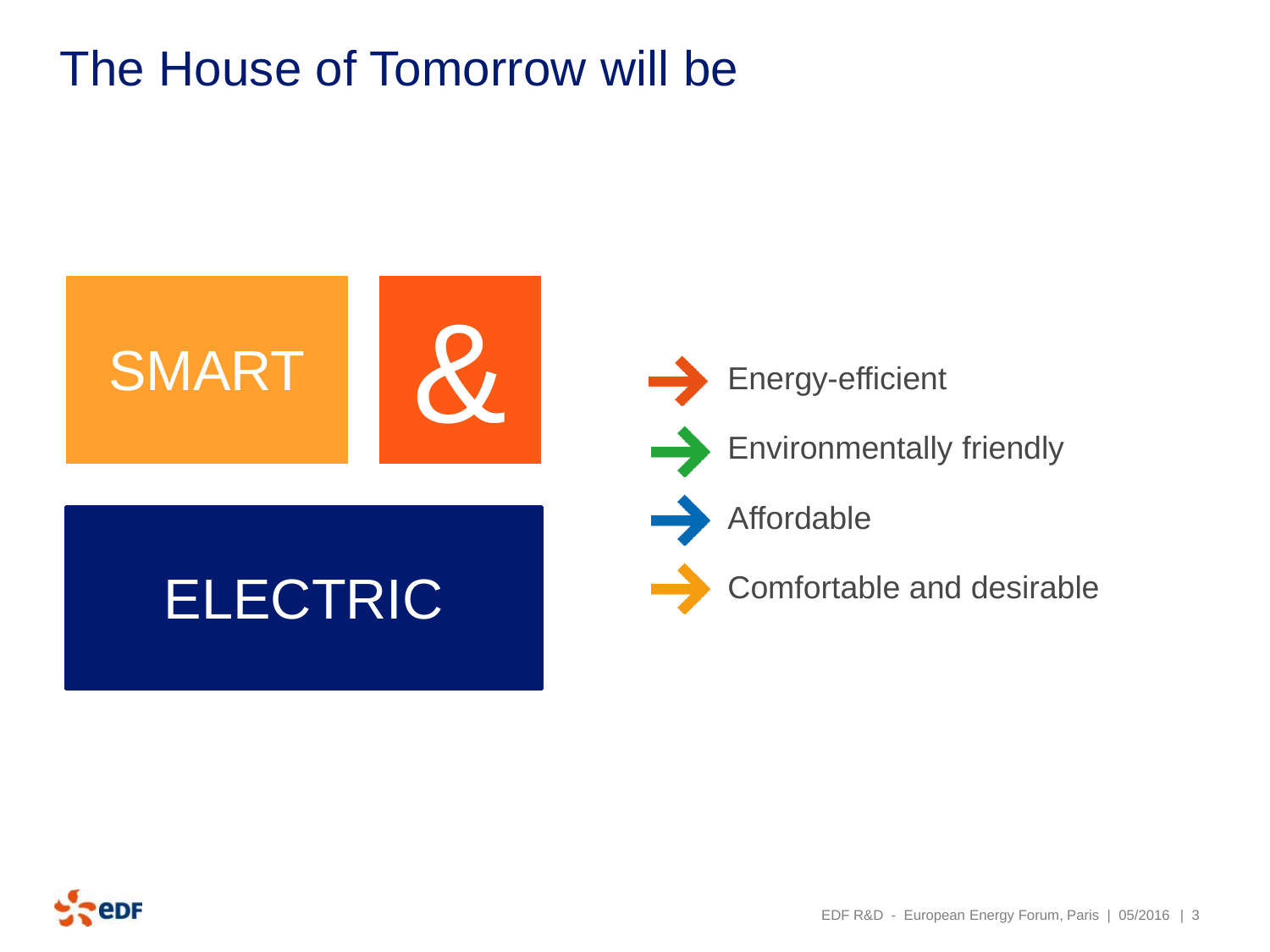## The House of Tomorrow will be an energy-efficient building

In answer to new environmental regulations, buildings will reduce their energy needs and gain more energy from their environment.

Today, heating represents 2/3 of the energy consumption of an household !



They will be built from new and highly effective construction materials and thus lower their energy needs for heating purposes.

#### Building consumption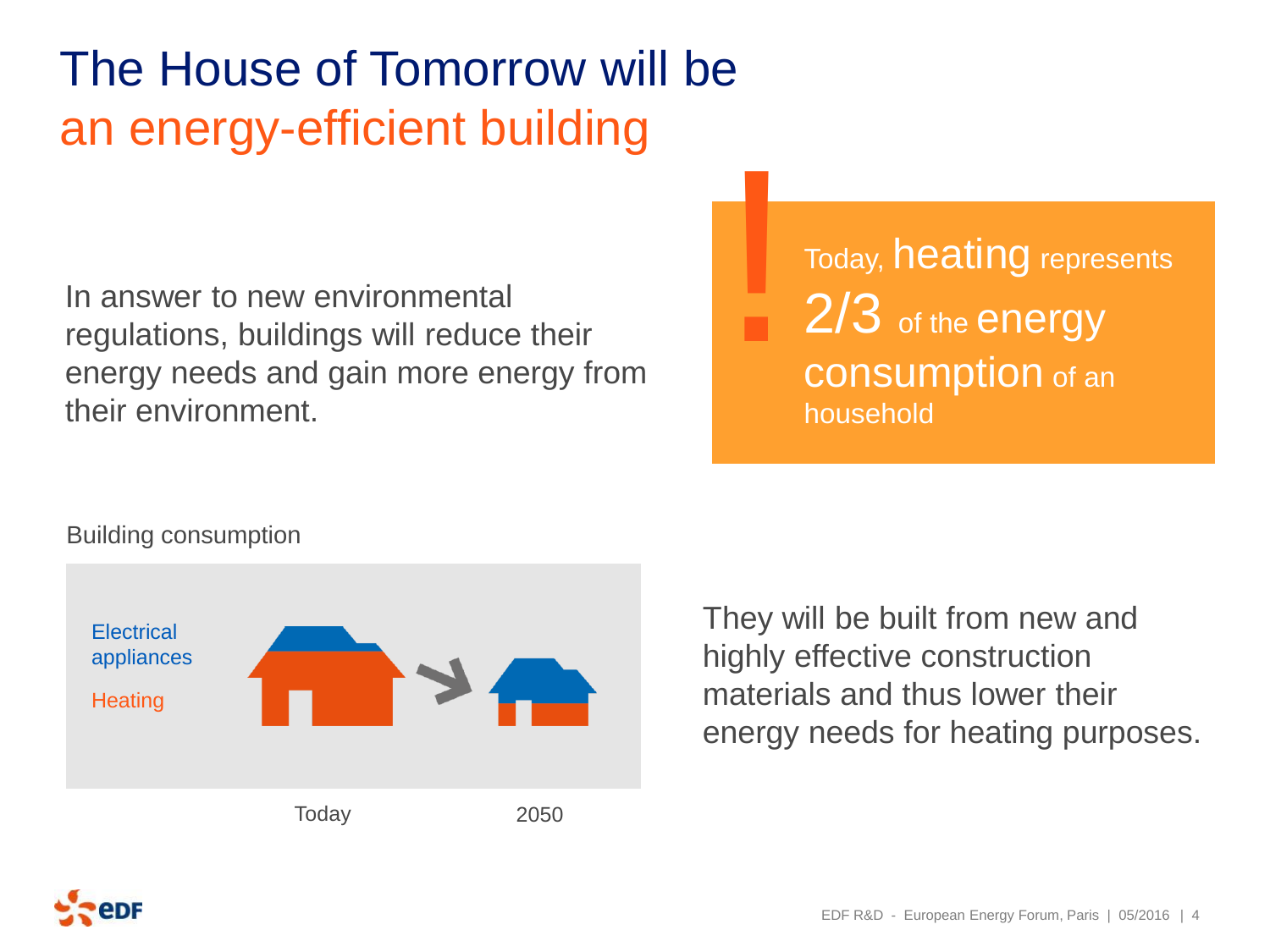## Actions to reduce  $CO<sub>2</sub>$  emissions

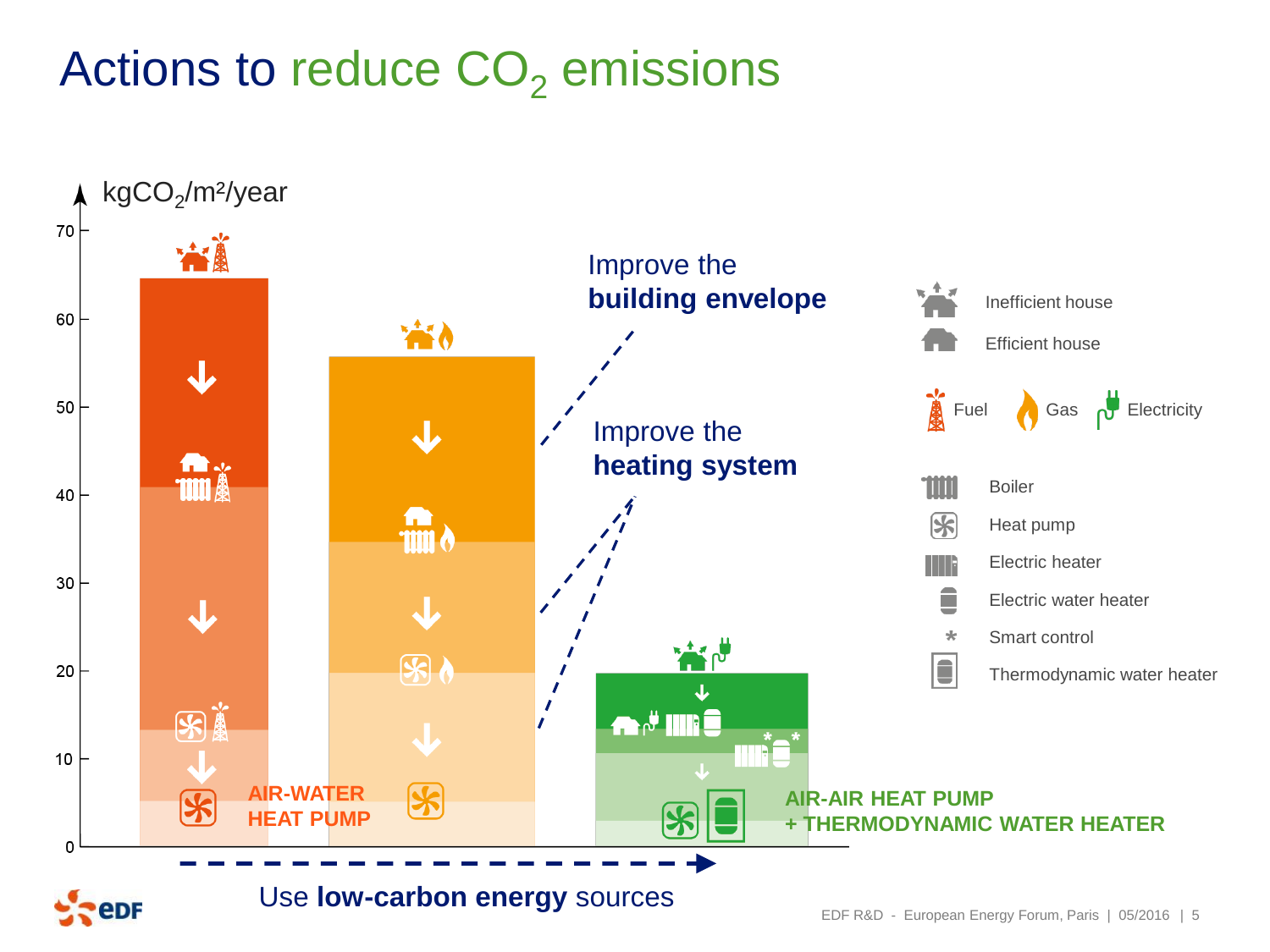#### Focus on the building envelope



Energy losses in a building

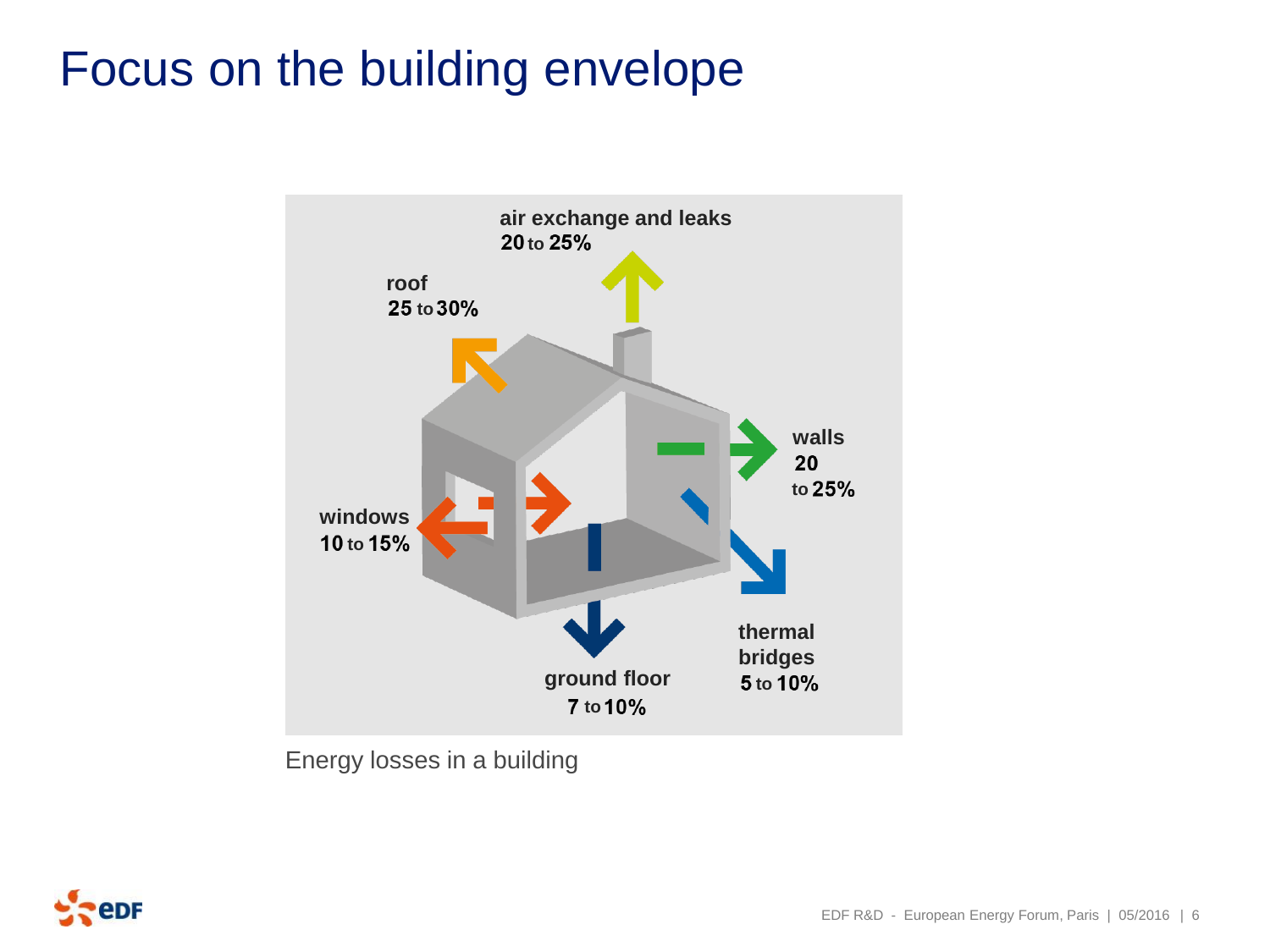# Focus on the building envelope the role of insulation in existing buildings



 $\rightarrow$  Loss reduction highly depends on the initial thermal performance of the wall: the less performant is the wall the more loss reduction can be expected from thermal insulation.

 $\rightarrow$  Insulation thickness is not all, as above a couple of centimeters, much less loss reduction is to be expected.

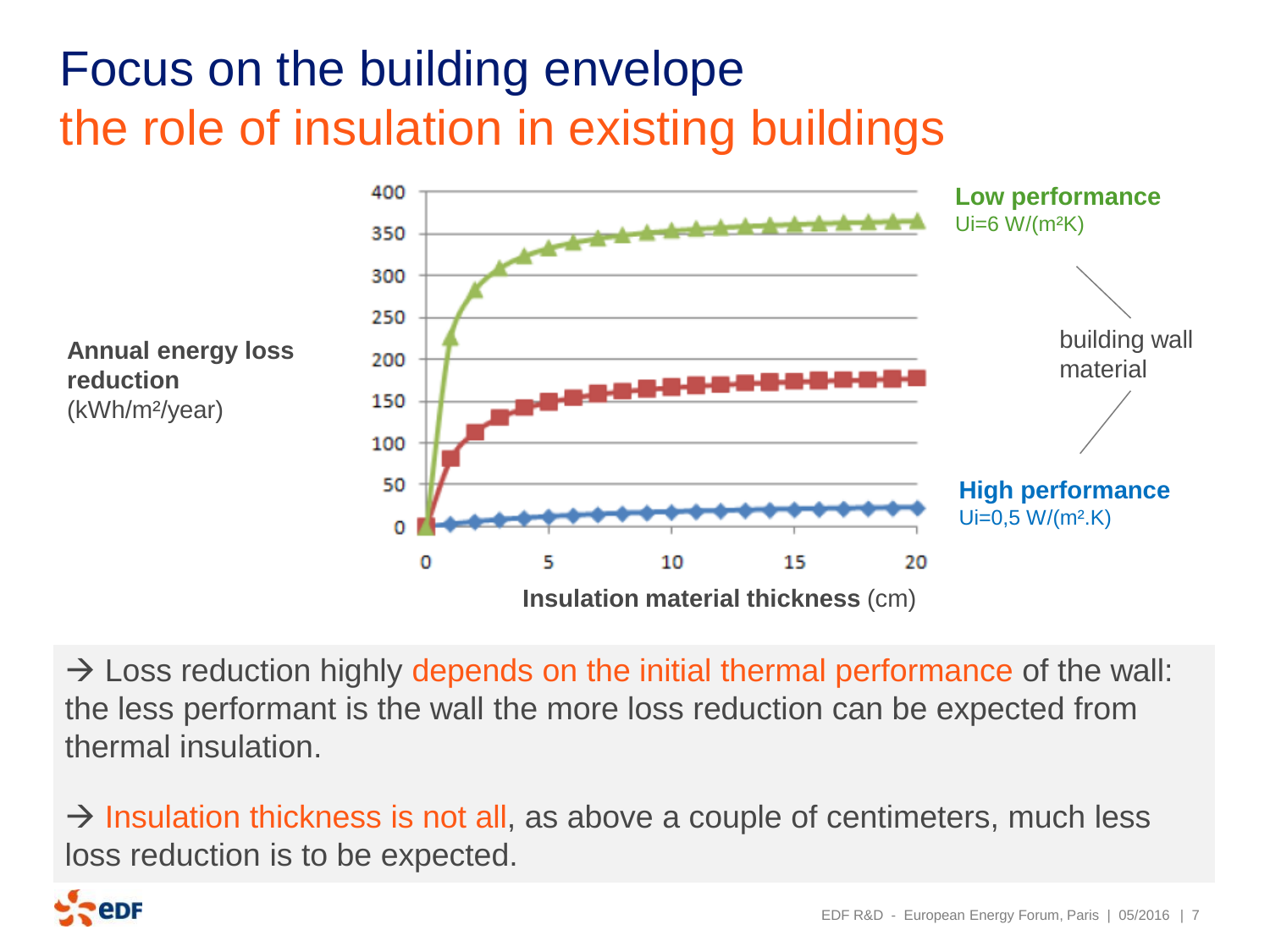## Focus on the building envelope « super-insulating » materials



EDF R&D is working on « super-insulating » materials that let reach the maximum thermal performance from the first few centimeters.



« super-insulating » silica vacuum panel (right) is **x8 thiner** than fibreglas (left) for the same performance

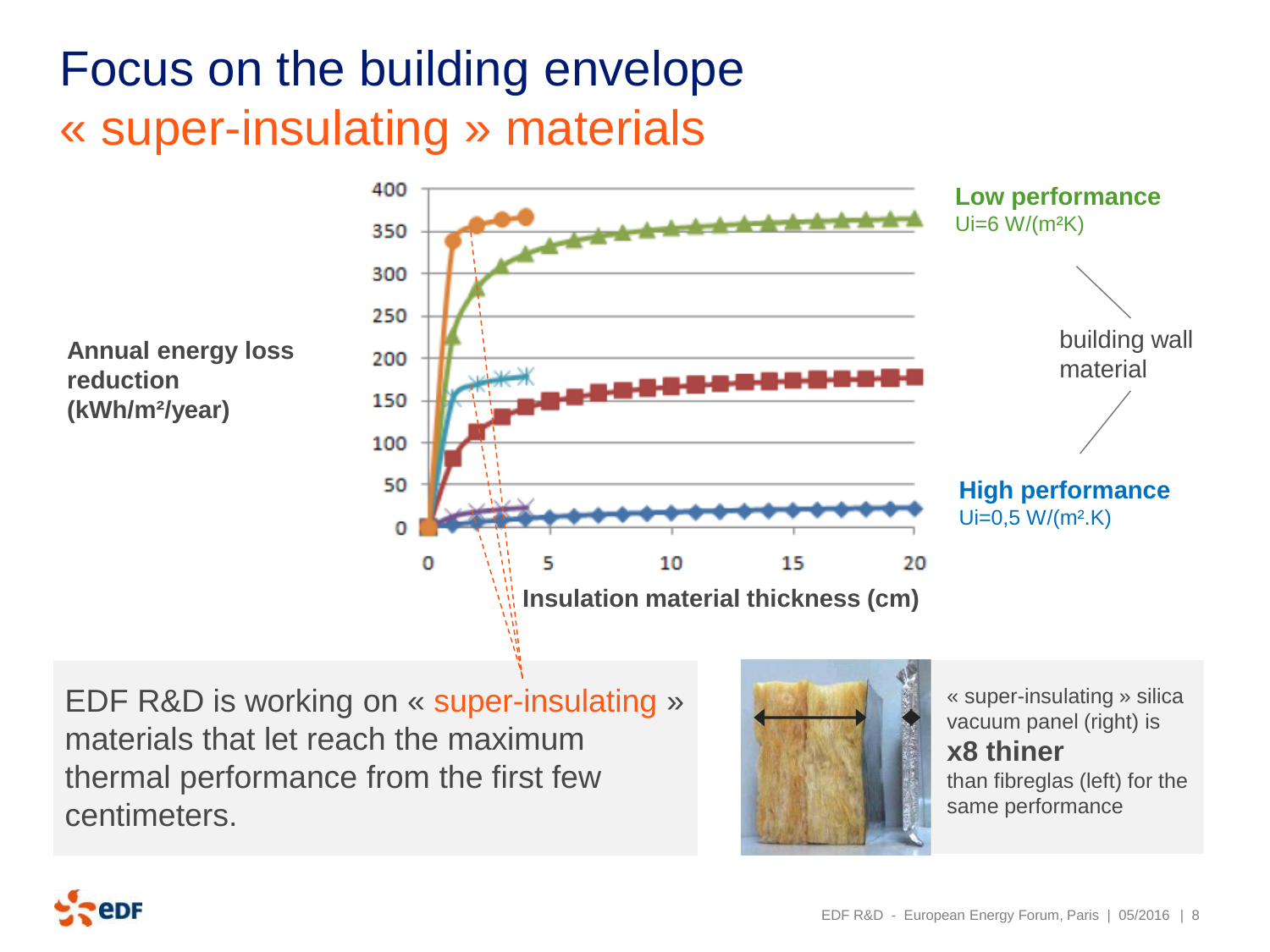## Focus on the heating system heat pumps



renewable energy directly from the building's environment.

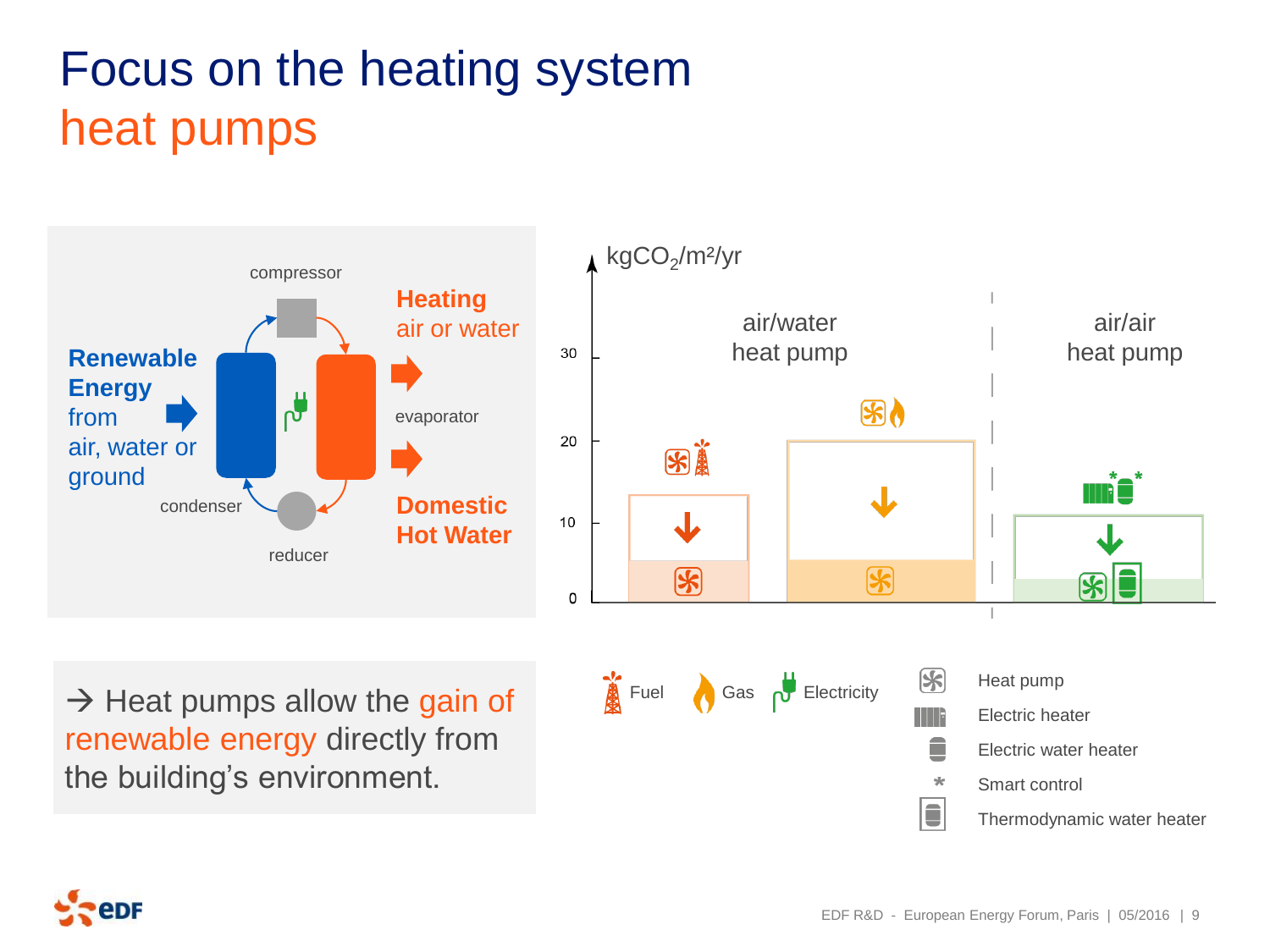#### Impacts on job creation & economic growth

example of 3M fuel boilers **replaced by** 3M air/water heat pumps

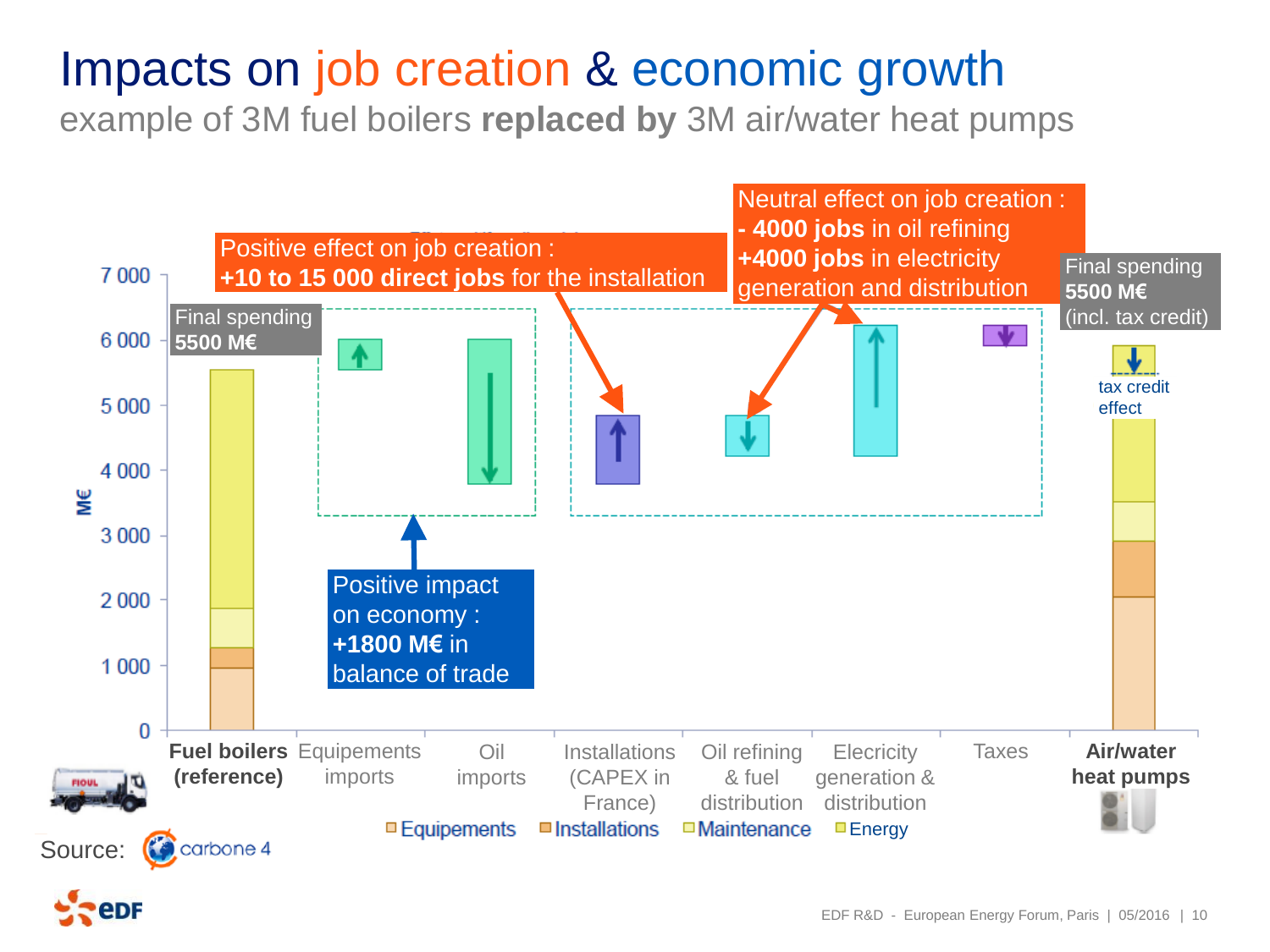#### **Conclusions**

- Energy efficiency in buildings is key to meet CO2 reduction objectives
- Heat pumps allow the gain of renewable energy directly from the building's environment.
- R&D efforts are needed on new types of insulation materials as well as on higher efficiency heat pumps
- Electricity generated in France has a low CO2 content, which makes heat pumps even more low carbon.
- Jobs created through building insulation and conversions to heat pumps are located in Europe